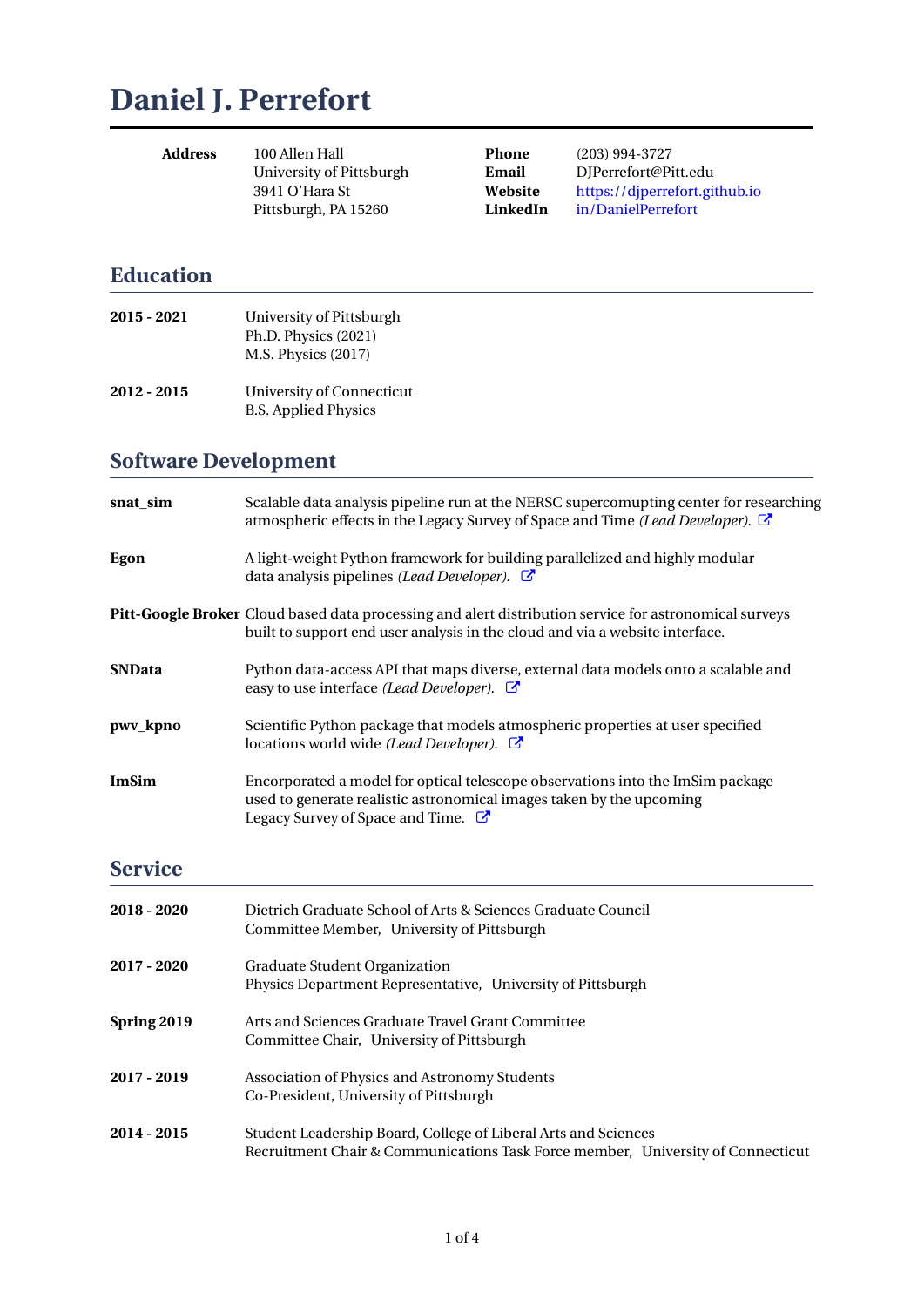### **Outreach**

| <b>March 2019</b> | Astronomy on Tap - Science Comminication Event<br>Presenter, Franktuary Bar and Resturaunt                   |
|-------------------|--------------------------------------------------------------------------------------------------------------|
| <b>March 2019</b> | Physics Department Prospective Students Weekend<br>Event Coordinator, University of Pittsburgh               |
| February 2019     | Physics Department Three Minute Thesis Competition<br>Co-Organizer, University of Pittsburgh                 |
| February 2019     | "Meet a Scientist": Phipps Science Communication Workshop<br>Table Presenter, Phipps Conservatory            |
| September 2018    | "Pursuing Success in Non-Academic Career Paths" Networking Series<br>Co-Organizer, University of Pittsburgh  |
| <b>March 2018</b> | Physics Department Prospective Students Weekend<br>Event Coordinator, University of Pittsburgh               |
| <b>March 2018</b> | Physics Department Three Minute Thesis Competition<br>Coordinator and Co-Organizer, University of Pittsburgh |
| February 2017     | Transitioning Into Physics Research Mentorship Event<br>Co-Coordinator, University of Pittsburgh             |
| September 2017    | Mentorship Event for Physics Graduate Teaching Assistants<br>Co-Coordinator, University of Pittsburgh        |

# **Mentorship**

- Emily Forsyth Univ. Pittsburgh undergraduate student (2019 present) (poster)
- Ella Kane Univ. Pittsburgh undergraduate student (2019 present) (poster)
- Anish Bagwhat Univ. Pittsburgh undergraduate student (2019 2020)

## **Talks and Presentations**

| Aug 11, 2020 | Rubin Observatory Project and Community Workshop, Virtual (Talk)                   |
|--------------|------------------------------------------------------------------------------------|
| Jun 3, 2020  | 2020 Pitt Summer Bootcamp, Virtual (Talk)                                          |
| Jan 24, 2020 | Astro-Lunch Seminar Series, University of Pittsburgh (Talk)                        |
| Jan 21, 2020 | LSST/DESC Collaboration Meeting, University of Arizona (Talk)                      |
| Sep 26, 2019 | Midwest Workshop on Supernovae and Transients, <i>Ohio State University</i> (Talk) |
| Feb 4, 2018  | Astro-Lunch Seminar Series, University of Connecticut (Talk)                       |
| Oct 4, 2018  | LSST/DESC Photometric Calibration Workshop, LPNHE, Paris France (Talk)             |
| Sep 18, 2018 | Astro-Hacks Programming Series, CMU (Talk)                                         |
| Jul 24, 2018 | Dark Energy Science Collaboration Meeting, CMU (Poster)                            |
| Feb 3, 2017  | Astro-Snacks Seminar Series, University of Pittsburgh (Talk)                       |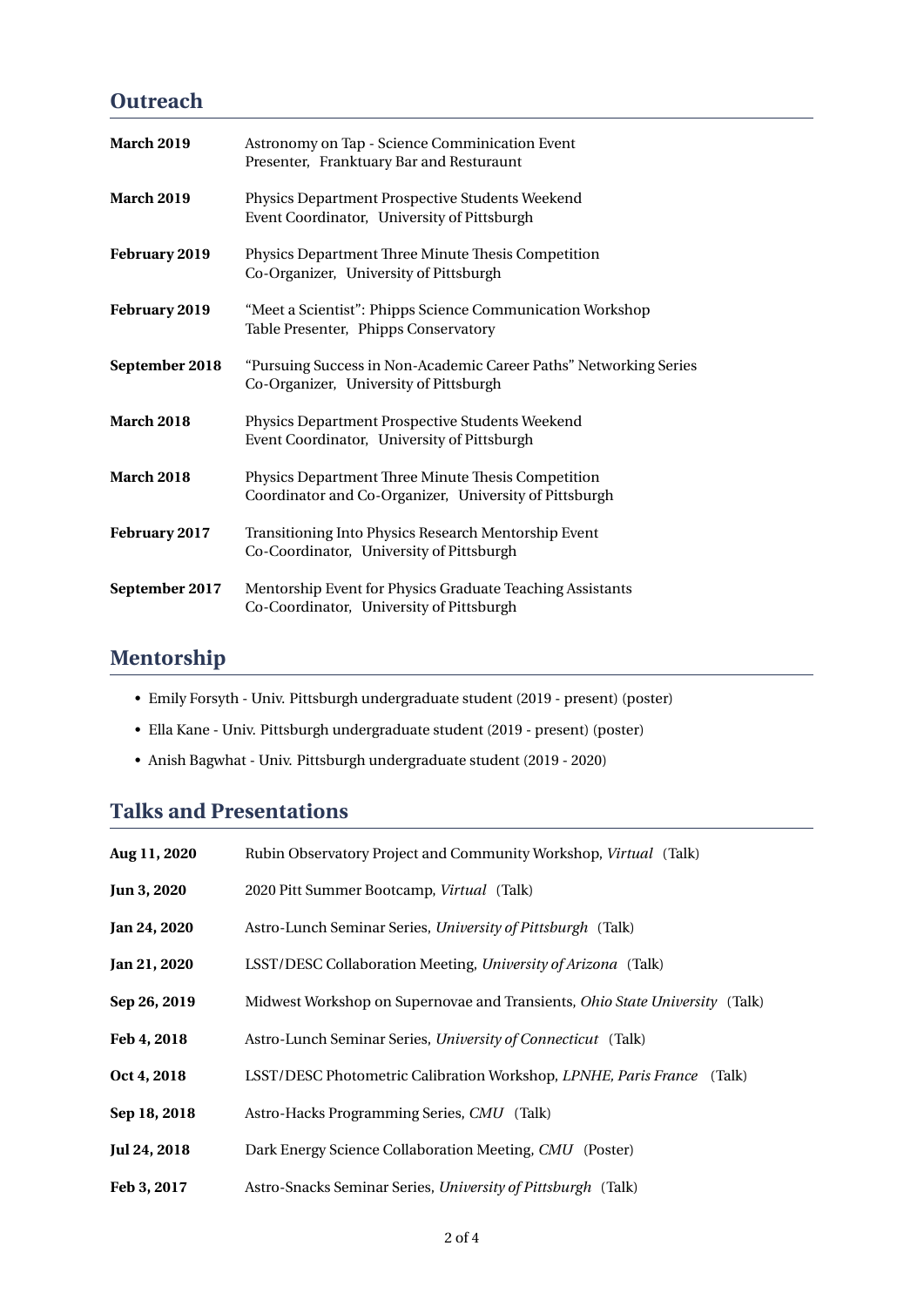# **Fellowships and Funding Awards**

| Summer 2021      | <b>Z. Daniels Fellow</b><br>University of Pittsburgh, Pittsburgh, PA                                                     |
|------------------|--------------------------------------------------------------------------------------------------------------------------|
| Spring 2020      | Pittsburgh Particle, Astrophysics, and Cosmology Center Graduate Appointment<br>University of Pittsburgh, Pittsburgh, PA |
| <b>Fall 2018</b> | Arts & Sciences Fellow in Physics and Astronomy<br>University of Pittsburgh, Pittsburgh, PA                              |
| $2015 - 2016$    | K. Leroy Irvis Fellow<br>University of Pittsburgh, Pittsburgh, PA                                                        |

# **Travel Grants**

#### **Total Awarded:** \$6,000

| September 2019   | <b>TOM Toolkit Workshop Travel Grant</b><br>TOM Toolkit Workshop at CSP Observatories in Pasadena, Ca |
|------------------|-------------------------------------------------------------------------------------------------------|
| <b>July 2019</b> | <b>LSST Corporation Travel Grant</b><br>LSST Project and Community Workshop, Tuscon, Az               |
|                  |                                                                                                       |
| <b>July 2019</b> | <b>LSST Dark Energy Science Collaboration (DESC) Travel Grant</b>                                     |
|                  | LSST DESC Collaboration Meeting at the Astroparticle and Cosmology Laboratory, Paris, Fr              |
| February 2019    | <b>LSST Dark Energy Science Collaboration (DESC) Travel Grant</b>                                     |
|                  | LSST DESC Collaboration Meeting at UC Berkely, Berkely, CA                                            |
| February 2019    | <b>LSST Dark Energy Science Collaboration (DESC) Travel Grant</b>                                     |
|                  | LSST Broker Workshop at UC Berkely, Berkely, CA                                                       |
| February 2019    | <b>Graduate Student Organization (GSO) Travel Grant</b>                                               |
|                  | Individual talk at University of Connecticut, Storrs, CT                                              |
| October 2018     | <b>LSST-DESC Photometric Calibration Travel Grant</b>                                                 |
|                  | LPNHE, Paris, France                                                                                  |
| <b>June 2018</b> | Data Visualization and Exploration in the LSST Era Travel Grant                                       |
|                  | University of Illinois, Urbana - Champaign, IL                                                        |
| February 2018    | <b>LSST Dark Energy Science Collaboration (DESC) Travel Grant</b>                                     |
|                  | LSST DESC Collaboration Meeting at SLAC National Accelerator Laboratory, Menlo Park, CA               |
|                  |                                                                                                       |

# **Teaching**

| <b>Fall 2016</b>   | Introduction to Physics I (PHYS 0110)<br>Teaching Assistant, University of Pittsburgh                    |
|--------------------|----------------------------------------------------------------------------------------------------------|
| <b>Summer 2016</b> | Basic Physics for Science and Engineering II (PHYS 0175)<br>Teaching Assistant, University of Pittsburgh |